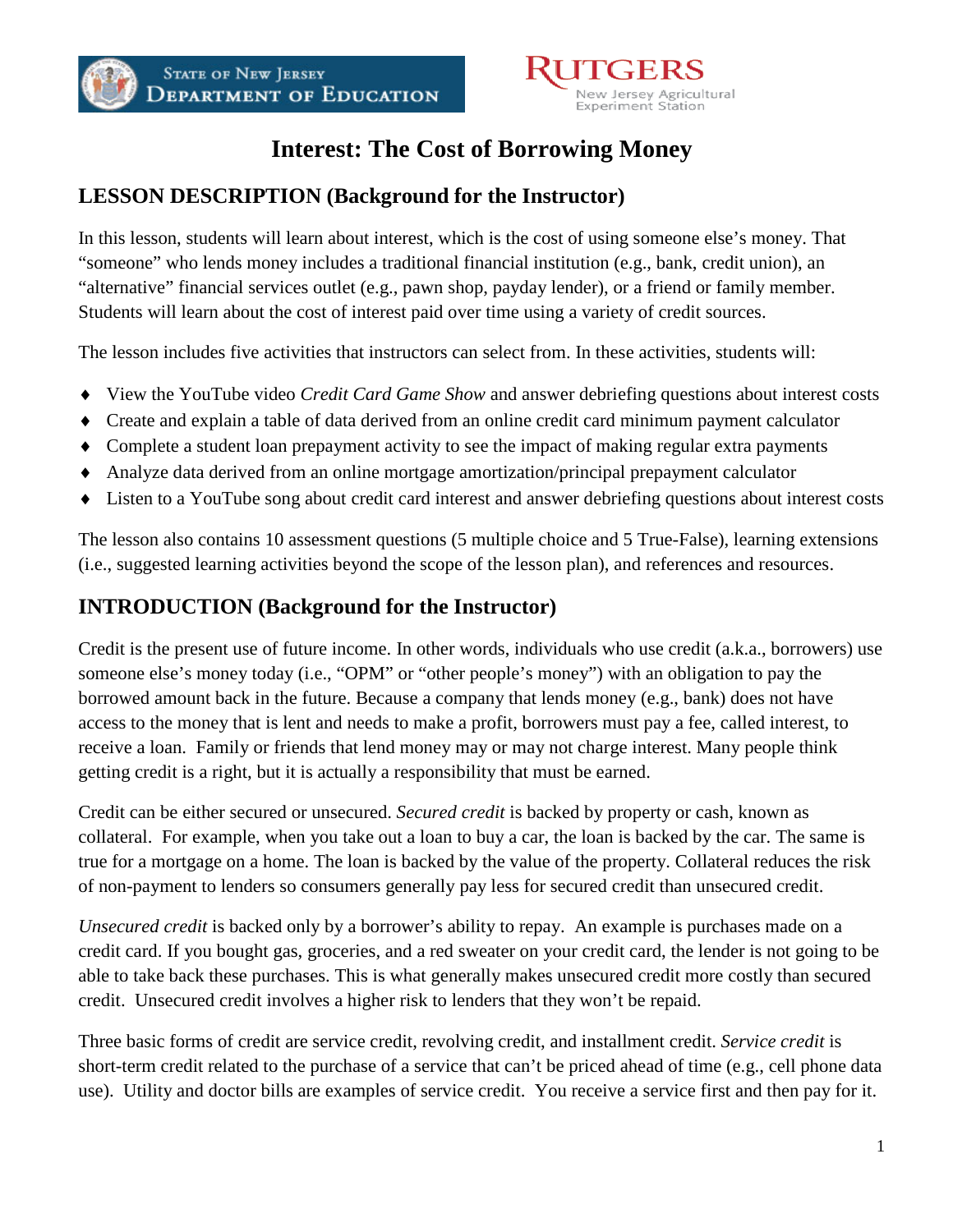*Revolving credit* allows you to continue to add purchases to an outstanding balance. A MasterCard, or store credit card are examples of revolving credit. You can make purchases, pay off a certain amount, and then charge more (up to a specified maximum limit). The amount you owe will change over time.

*Installment credit* is usually used for major purchases such as a car or a home. Borrowers pay certain amount each month for a specified number of months (e.g., \$400 car payment for 60 months). Installment credit is a fixed expense while service credit and revolving credit are flexible expenses in a family budget. Installment loans are amortized. The payment will be the same each month but the proportions of principal and interest in the payments will change. Interest owed is the larger part of early payments.

As an amortized installment loan is repaid, the amount of principal within each payment increases until the last payment is almost 100% principal. The monthly payment is always the same. Paying a loan off earlier than its scheduled last payment by making extra principal payments saves money because interest is based on the amount of principal owed. The principal prepayment strategy is often used with home mortgages.

Creditors send a statement showing how much you owe, purchases made, and any fees, interest, and penalties charged. Credit card statements must also include information showing the impact of paying just the minimum payment. Billing statements must have a chart showing the time it takes to pay off the balance and interest if only minimum payments are made. They must also indicate the monthly payment needed to pay the balance off in three years, along with the interest paid on a 36-month repayment plan.

Debt is the accumulated amount that someone owes. Experts suggest that total monthly credit payments (i.e., consumer debts such as credit cards, student loan payments, and car loan payments) should not exceed 20% of monthly net income (i.e., take home pay). You calculate a debt-to-income ratio by adding up all monthly consumer debt payments and dividing this total by total monthly net income. For example, \$300 of consumer debt payments with a \$2,600 net income produces a consumer debt-to-income ratio of 12%.

Debt repayment is a major expense for many families. The amount owed is called the principal and the price of borrowing money is called interest. Some people spend a day's pay (or more) per week repaying the interest and principal owed on car loans, credit card bills, student loans, and other consumer debts. Not only is this expensive, but the payments are unavailable for other expenses and/or for savings. Mortgages (loans to buy a home) are especially costly because payments are generally made for 15 to 30 years.

Below are three tips to reduce the cost of borrowing money:

- ♦ Shop for credit, just like other purchases. Compare at least three credit issuers for the lowest annual percentage rate (APR) and fees. Separate borrowing decisions from purchasing decisions. Don't just accept the financing arrangement offered by a merchant (e.g., car dealer). Shop around.
- ♦ Borrow as little money as possible by making the largest down payment you can afford (e.g., to buy a car). When car payments end, continue making the previous monthly payment to yourself to build up a down payment for your next car.
- ♦ Always pay more than the minimum monthly payment. Otherwise, it could take years, even decades to repay a loan. Even small amounts added to minimum payments produce awesome results. For example, pay double the minimum payment (6% of the outstanding balance versus the 3% minimum).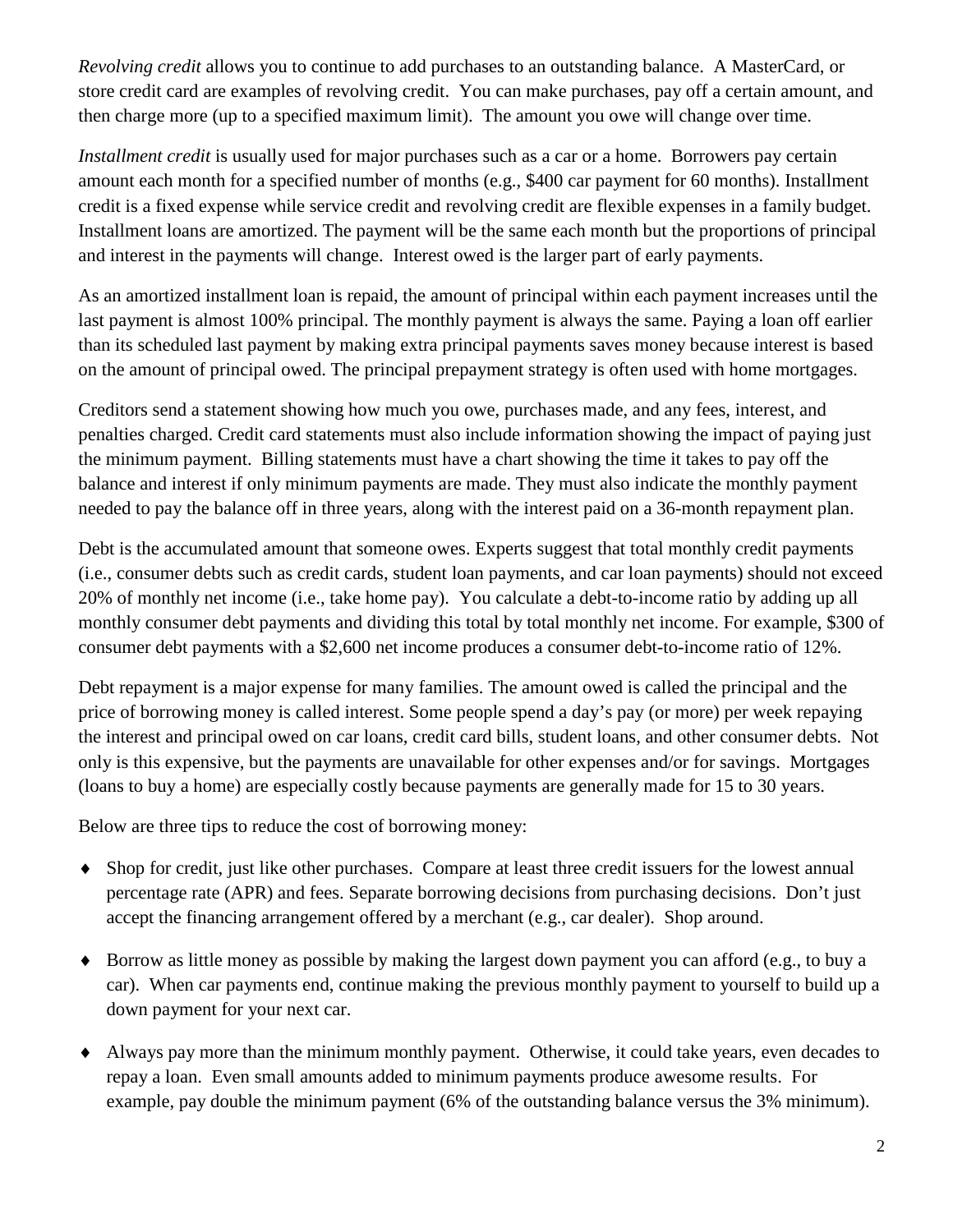## **OBJECTIVES**

Students will be able to:

- ♦ Define "interest" and explain how interest rates and loan terms affect the cost of borrowed money.
- ♦ Understand the high cost of interest on credit cards when borrowers make only minimum payments.
- ♦ Understand how principal prepayments can decrease the cost of interest on borrowed money.
- ♦ Explain how the amortization process works on installment loans.
- Explain the difference between secured and unsecured credit and how this affects loan interest rates.
- ♦ Calculate a consumer debt-to-income ratio with information about debt payments and net income.

## **NEW JERSEY PERSONAL FINANCIAL LITERACY STANDARD**

♦ Standard 9.1.12.C3: Compute and assess the accumulating effect of interest paid over time when using a variety of sources of credit. See<http://www.state.nj.us/education/aps/cccs/career/FLFAQ.htm#gradcredit> and <http://www.state.nj.us/education/cccs/2014/career/91.pdf> for information about Standard 9.1

## **TIME REQUIRED**

45 to 180 minutes (depending upon student progress and content depth and number of activities used)

## **MATERIALS**

- ♦ YouTube Video (3:56): *Funny Moneyman Credit Card Game Show*: [https://www.youtube.com/watch?v=g6\\_YvIhPKMk](https://www.youtube.com/watch?v=g6_YvIhPKMk) and *Credit Card Game Show Activity* handout
- ♦ *Credit Card Minimum Payment Calculator* (Bankrate.com): <http://www.bankrate.com/calculators/credit-cards/credit-card-minimum-payment.aspx>
- ♦ *Credit Card Minimum Payment Calculator Activity* handout
- ♦ *Prepayment Calculator* (FinAid):<http://www.finaid.org/calculators/prepayment.phtml>
- ♦ *Student Loan Prepayment Activity* handout
- ♦ *Mortgage Prepayment Calculator* (HSH.com):<http://www.hsh.com/calc-prepay.html>
- ♦ *Mortgage Prepayment Calculator Activity* handout
- ♦ YouTube Video (2:35): *The Credit Card Song by Old Man Pie*: <https://www.youtube.com/watch?v=2JwdIWjVHaU>
- ♦ *The Credit Card Song Scavenger Hunt* (debriefing questions)
- ♦ *Monthly Payments Per 1,000 and Total Cost* (HSH.com):<http://www.hsh.com/mopaytable-print.html>
- ♦ *Interest, Credit, and Debt Quiz* (ASSESSMENT)

*Teachers are encouraged to use as many of the student learning activities as time permits to provide a fuller understanding of interest, credit, and debt. The activities can also be used for extra credit assignments, homework, or after-school activities.*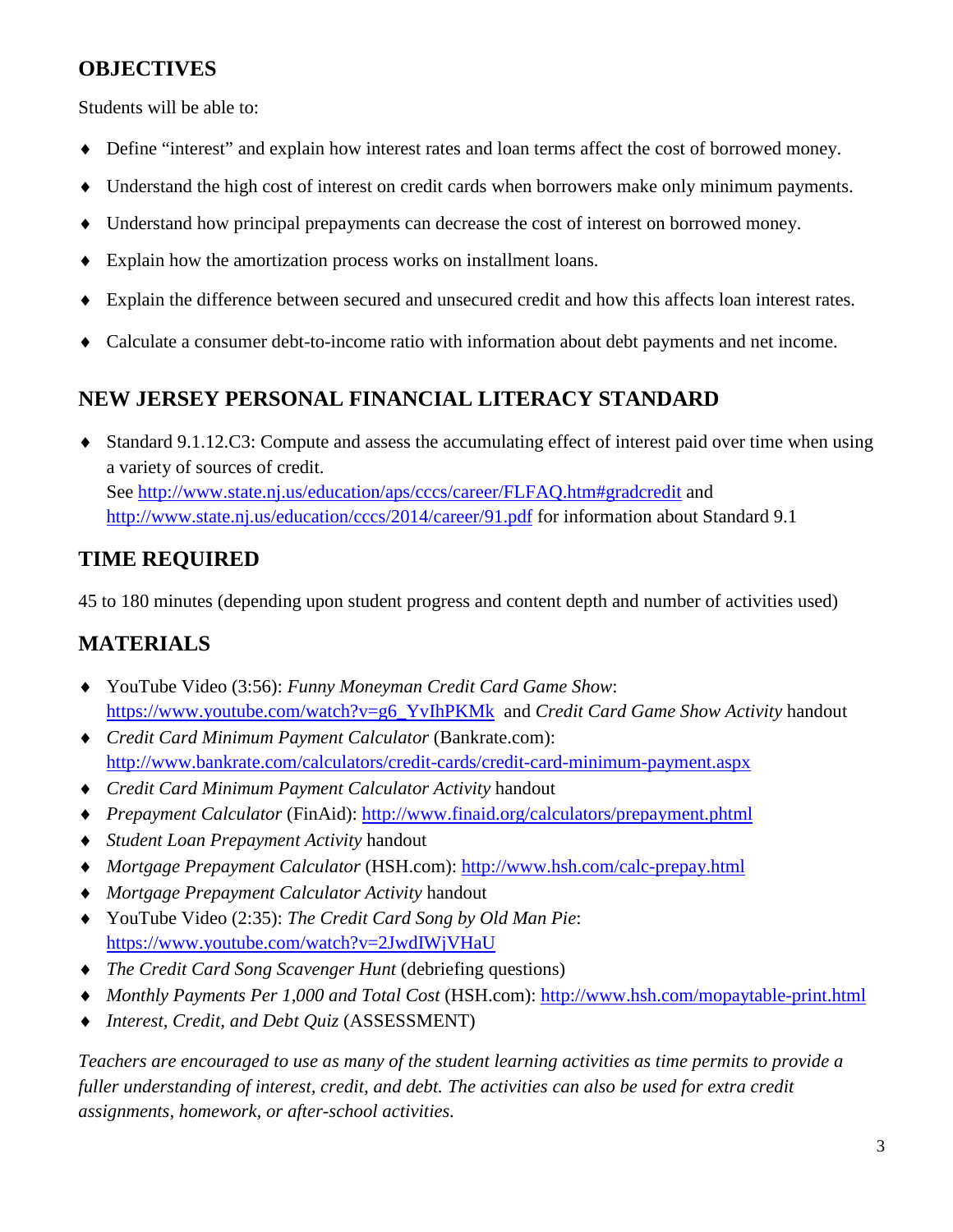## **PROCEDURE**

1. To begin the discussion about the cost of interest on various types of credit, download the *Monthly Payments Per 1,000 and Total Cost[Principal and Interest Combined]* table from HSH.com that shows monthly payments per \$1,000 borrowed: [http://www.hsh.com/mopaytable-print.html.](http://www.hsh.com/mopaytable-print.html)

Cut and paste the table onto a PowerPoint slide, one-page handout, or poster and ask students to describe the take-away message in a one- or two-sentence "elevator statement."

*Answers will likely vary. Students may or may not have much experience paying interest. The first key message is that the cost of monthly payments increases as the interest rate increases (e.g., from 2% to 7.875% in the table). The second key message is that 30-year mortgages are more expensive than 15-year mortgages. The total amount paid is larger because interest payments are made for an additional 15 years.*

2. **Activity 1:** Show the YouTube video *Funny Moneyman Credit Card Game Show*: [https://www.youtube.com/watch?v=g6\\_YvIhPKMk](https://www.youtube.com/watch?v=g6_YvIhPKMk) and distribute the *Credit Card Game Show Activity*  handout. Ask students to work together in small groups to answer the following questions:

#### **Who paid the least amount of money for the \$284 mp3 player? How much?**

Angela paid the \$284 amount in full on her first billing statement after she made the purchase. As a "convenience user" of credit, she paid no interest so her total cost was the \$284 sales price.

#### **Who paid the second lowest amount of money for the \$284 mp3 player? How much?**

Greg revolved a balance from month to month and made minimum payments at 9% interest. This resulted in a total cost of \$339.36, \$55.36 more than the original sales price.

#### **Who paid the highest amount of money for the \$284 mp3 player? How much?**

Stephanie missed a payment and the annual percentage rate (APR) on her credit card shot up from 9% to 26.5%. She also made minimum payments. This resulted in a total cost of \$480, \$196 more than the original sales price and \$140.64 more than Greg paid.

#### **How much must someone pay each month on their credit card bill to remain in good standing?**

Borrowers must pay at least the minimum payment required by the creditor by the due date shown on their billing statement to remain in good standing. Otherwise, they could be charged a late fee and/or a penalty like Stephanie in the video was.

#### **What is the key take-away message from this video?**

There is technically nothing wrong with making minimum payments on a credit card as Greg and Stephanie did. In fact, creditors like people to make minimum payments because they earn more interest. However, the smartest debt repayment strategy is to pay an outstanding balance in full when the billing statement arrives. No balance is revolved to the following month and no interest is charged.

Another take-away message is to pay attention to your billing dates and pay credit card bills promptly to avoid punitive increases in the interest rate (APR) that is charged as was shown by Stephanie's story.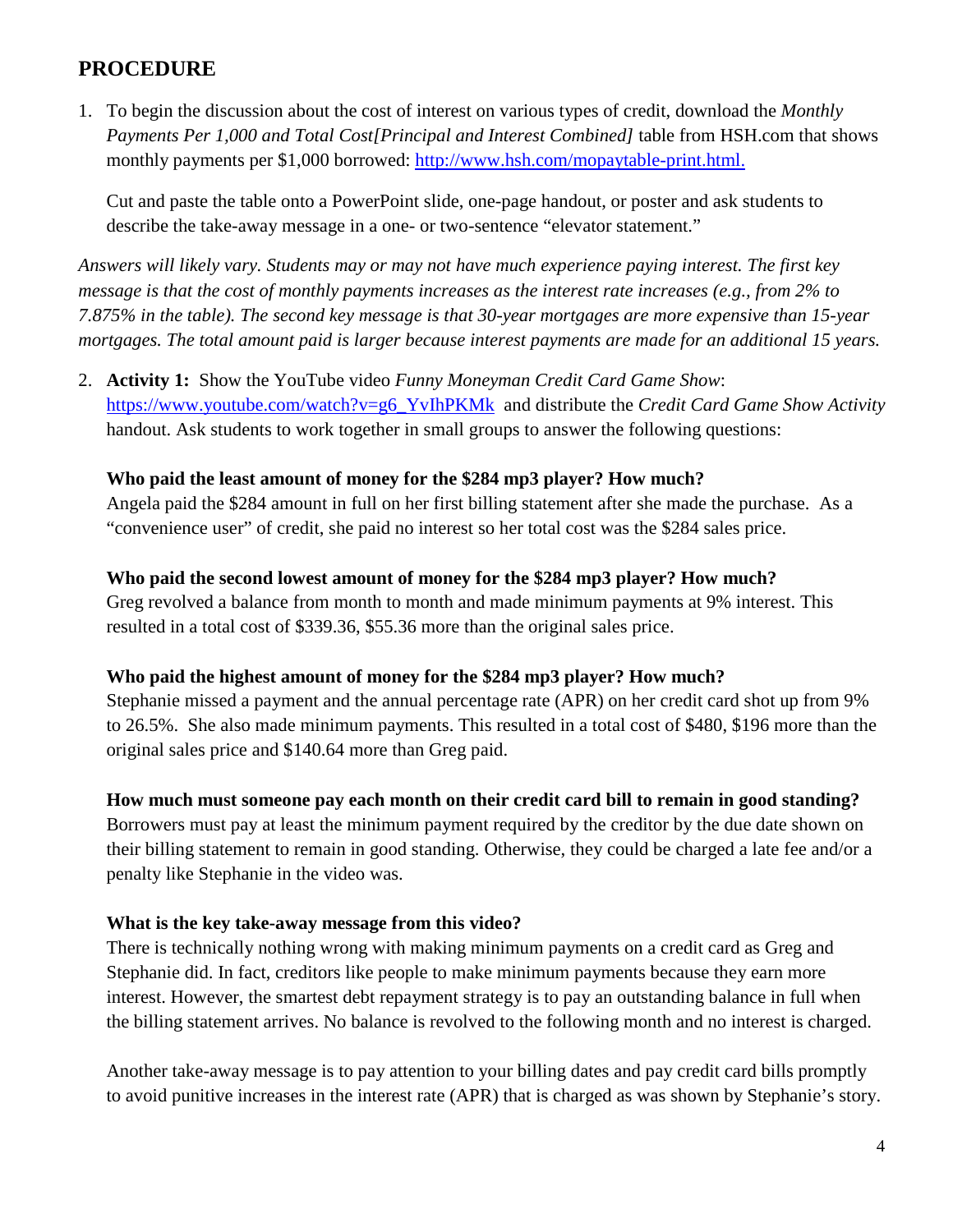3. **Activity 2:** Direct students to the *Credit Card Minimum Payment Calculator* from Bankrate.com: [http://www.bankrate.com/calculators/credit-cards/credit-card-minimum-payment.aspx.](http://www.bankrate.com/calculators/credit-cards/credit-card-minimum-payment.aspx)

Distribute the *Credit Card Minimum Payment Calculator Activity* handout. Ask students to work together in small groups to input (by typing or using the sliders) the following data into the online calculator: \$1,000 credit card balance, 18% credit card (interest) rate, **3%** (of the outstanding balance) minimum payment. Ask them to write the data for balance payoff time and total payments in the first table on the handout. Repeat the process with balances of \$5,000, \$10,000, and \$20,000.

Next, have students input the following data into the online calculator: \$1,000 credit card balance, 18% credit card (interest) rate, **6%** minimum payment. Ask them to input data for balance payoff time and total payments in the second table as well as the interest savings vs. payments shown in Table 1. Repeat the process with balances of \$5,000, \$10,000, and \$20,000. Finally, have students write one to two sentences about what they learned and debrief the activity.

Answers for the data in the two tables are shown below:

| <b>Outstanding Balance</b> | <b>Total Payments</b> | <b>Balance Payoff (Months/Years)</b> |
|----------------------------|-----------------------|--------------------------------------|
| \$1,000                    | \$1,698.38            | 92 months/7.67 years                 |
| \$5,000                    | \$9,698.44            | 198 months/16.5 years                |
| \$10,000                   | \$19,698.16           | $244$ months/20.33 years             |
| \$20,000                   | \$39,698.45           | $290$ months/ $24.17$ years          |

**Table 1: Making Minimum Payments: 3% of the Outstanding Balance**

#### **Table 2: Making Double the Minimum Payment: 6% of the Outstanding Balance**

| Outstanding<br><b>Balance</b> | <b>Balance Payoff</b><br>(Months/Years) | <b>Total Payments</b> | Savings vs. Making 3%<br><b>Minimum Payments</b> |
|-------------------------------|-----------------------------------------|-----------------------|--------------------------------------------------|
| \$1,000                       | 49 months/4.08 years                    | \$1,289.87            | \$408.51                                         |
| \$5,000                       | 84 months/7 years                       | \$6,623.22            | \$3,075.22                                       |
| \$10,000                      | 99 months/8.25 years                    | \$13,289.85           | \$6,408.31                                       |
| \$20,000                      | 114 months/9.5 years                    | \$26,623.18           | \$13,075.27                                      |

*Student answers during the debriefing may vary but they should recognize that both repayment time and interest costs are reduced by making a larger monthly payment and that the difference between the 3% and 6% (of balance) repayment strategies is especially magnified for large outstanding balances.*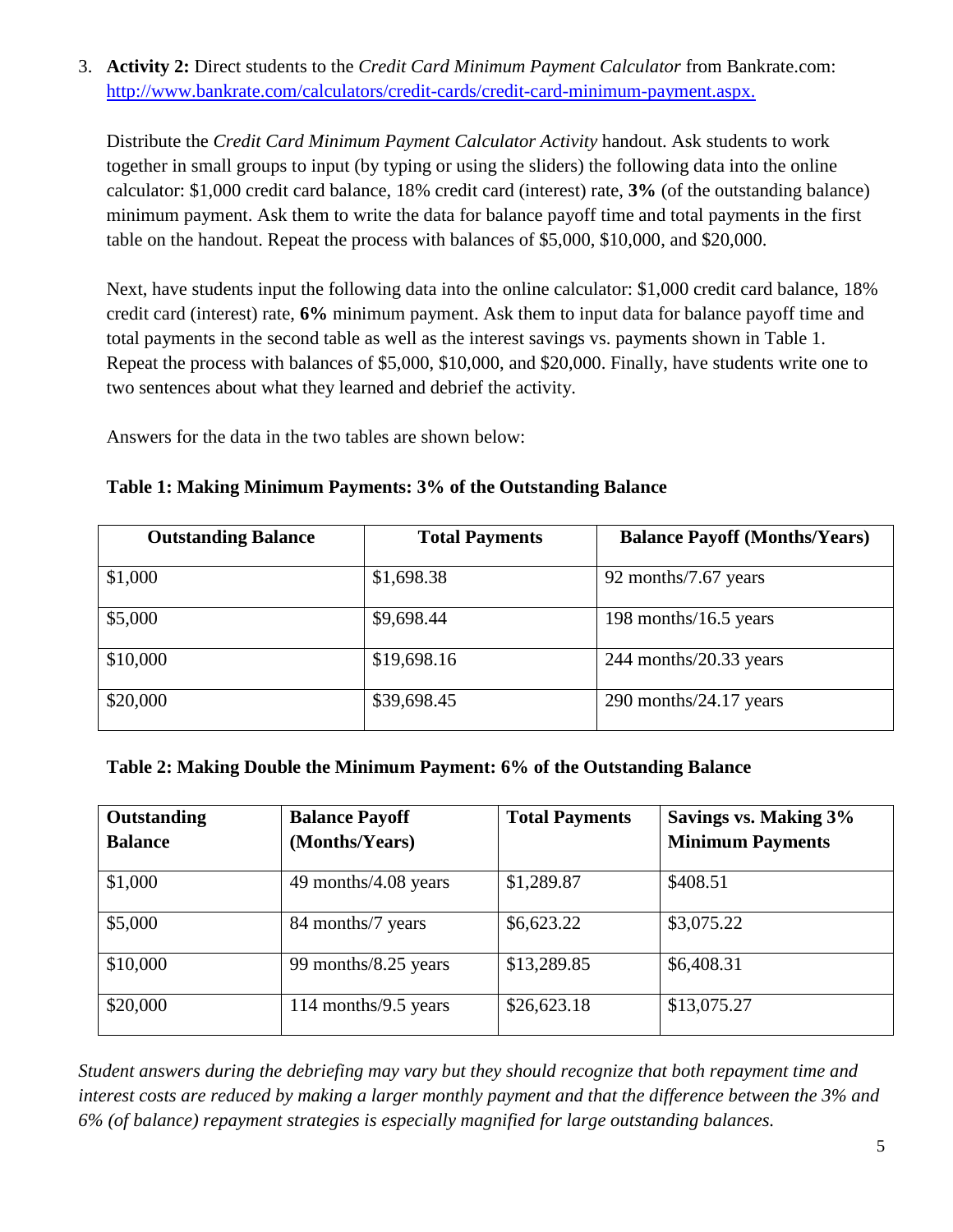4. **Activity 3:** Direct students to the *PrePayment Calculator* for student loan debt by FinAid: [http://www.finaid.org/calculators/prepayment.phtml.](http://www.finaid.org/calculators/prepayment.phtml)

Distribute the *Student Loan Prepayment Activity* handout and ask students to use the Internet and the online calculator to answer the questions on the handout. Answers to the questions are as follows:

### **What is principal prepayment?**

Principal prepayment is the process of making extra payments to reduce the principal balance of a loan such as a home mortgage or student loans. Principal pre-payment reduces the amount owed (i.e., the loan balance), resulting in a loan being repaid in less time than was originally scheduled. The total cost of interest payments is also reduced. Some people prepay principal on a regular basis as part of their household budget and some use large, irregular lump sums such as cash gifts or income tax refunds.

### **What are the advantages of principal prepayment?**

Big advantages include time and interest savings. Many people also use principal prepayment as part of an overall financial planning strategy. For example, they prepay principal to pay off their mortgage before they retire or before their children attend college.

### **What are the disadvantages of principal prepayment?**

Prepaying principal requires a larger loan payment that would otherwise be the case. This entails reduced spending in other areas of an individual's or family's budget. Another disadvantage is that someone might forgo the opportunity to use the money allocated for principal prepayment for another purpose such as making deposits into a mutual fund investment. This is known as an opportunity cost.

**If Jane borrows \$35,000 for student loans at an interest rate of 4% with a loan term of 10 years, how much will she pay monthly, and in total, without any extra principal prepayments?** Jane will make 120 payments of \$354.36 for a total of \$42,877.26 in payments, \$7,877.26 of which is interest.

**If Jane borrows \$35,000 for student loans at an interest rate of 4% with a loan term of 10 years, how much will she pay monthly, and in total, with a \$100 monthly principal prepayment?** Jane will make 90 payments for a total of \$40,517.11 in payments, \$5,517.11 of which is interest.

**If Jane borrows \$35,000 for student loans at an interest rate of 4% with a loan term of 10 years, how much will she pay monthly, and in total, with a \$300 monthly principal prepayment?** Jane will make 60 payments for a total of \$38,613.08 in payments, \$3,613.08 of which is interest.

**How can Jane "find" the extra money needed to prepay the principal on her student loans?** Jane can try to find ways to increase her income, reduce her expenses, or do both. For example, she might be able to earn extra money by freelancing her work-related skills as a consultant, finding a second job, or working overtime. To reduce expenses, she can look for ways to save money for various types of variable household expenses. For example, she might use coupons to save on food shopping, shop for clothing at a thrift shop, and turn down the thermostat to reduce utility costs.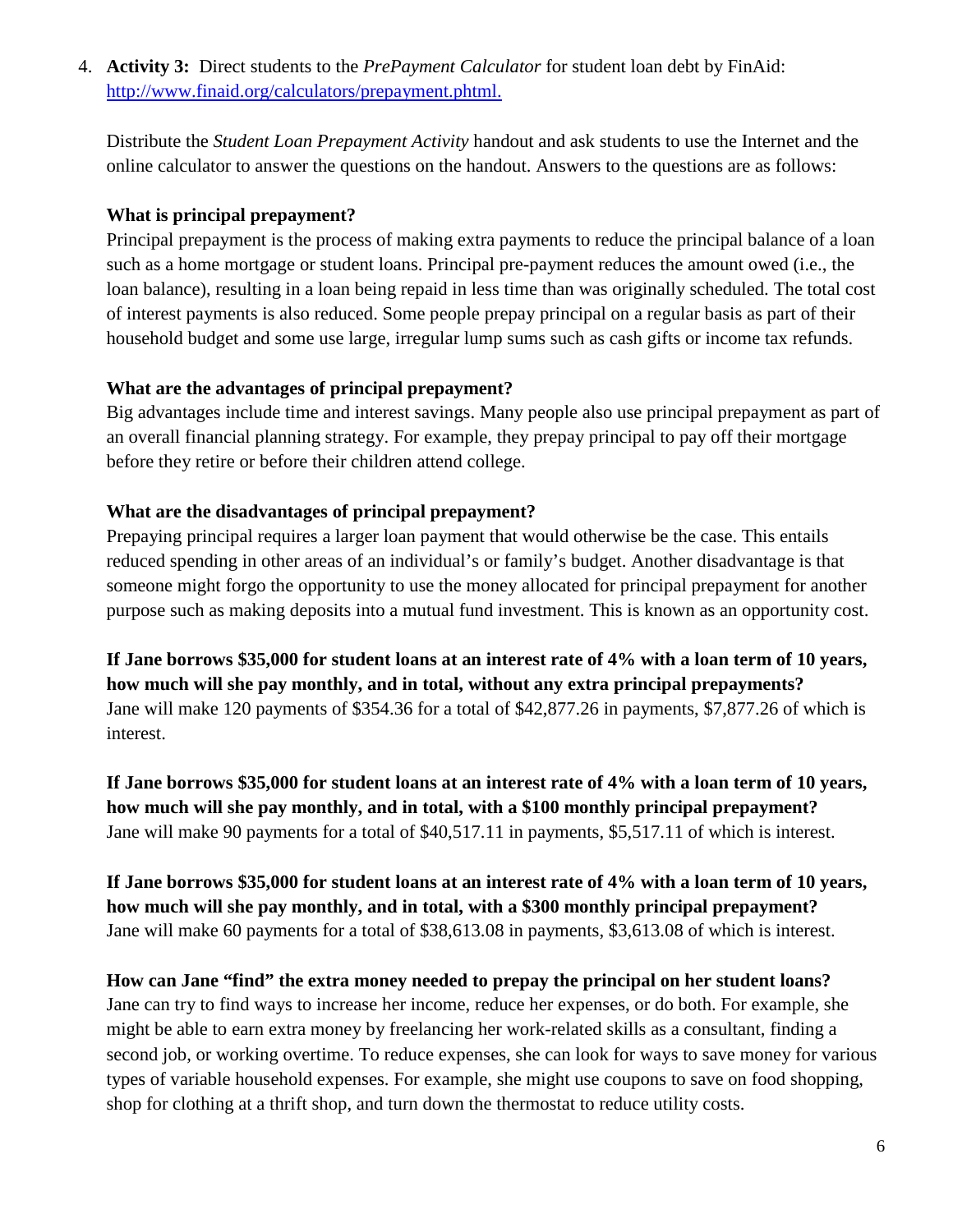5. **Activity 4:** Direct students to the *Mortgage Prepayment Calculator* from HSH.com: <http://www.hsh.com/calc-prepay.html> and distribute the *Mortgage Prepayment Calculator Activity* handout. Ask students to complete the tables on the handout with data from the calculator. For Table 1, have students enter \$100,000 for the mortgage loan amount, 30 years for the loan term, 3.5% for the interest rate, and 15 years for the desired length of the loan. Press "Calculate" to determine the standard monthly payment (principal + interest), the extra payment per month, and the interest saved. Do the same calculation for 20 and 25 years and complete the table as shown below. Debrief the activity.

| <b>Loan Term</b> | <b>Standard Monthly</b><br><b>Payment</b><br>(Principal + Interest) | <b>Extra Payment</b><br><b>Per Month</b> | <b>Total Payment (Standard</b><br>Payment + Extra<br>Payment) | <b>Interest Saved by</b><br><b>Prepaying Principal</b> |
|------------------|---------------------------------------------------------------------|------------------------------------------|---------------------------------------------------------------|--------------------------------------------------------|
| 15 Years         | \$449.04                                                            | \$268.88                                 | \$717.92                                                      | \$33,148.20                                            |
| 20 Years         | \$449.04                                                            | \$132.59                                 | \$581.63                                                      | \$22,644.92                                            |
| 25 Years         | \$449.04                                                            | \$52.62                                  | \$501.66                                                      | \$11,655.82                                            |

*Student answers will vary but should include the fact that the shortest term mortgage (15 years) has the greatest interest savings and the highest total payment because the \$100,000 loan amount is being spread over 180 payments versus the originally scheduled 360 payments (30 years).* 

For Table 2, have students enter the same loan amount, loan term, and interest rate, and \$500 for the desired monthly payment. Press "Calculate" to determine the standard monthly payment (principal + interest), the extra payment per month, interest saved, and time to pay off the loan. Do the same calculation for \$600, \$700, and \$800 monthly payments and complete the table as shown below. Debrief the activity.

| Table 2: Principal Prepayment on a \$100,000, 30 Year, 3.5% Mortgage (By Desired Monthly Payment) |  |  |
|---------------------------------------------------------------------------------------------------|--|--|
|                                                                                                   |  |  |

| <b>Desired Monthly Payment</b><br>(Standard Payment + Extra<br>Payment) | <b>Standard</b><br><b>Monthly</b><br><b>Payment</b> | <b>Extra Payment Per</b><br>Month | <b>Interest Saved by</b><br><b>Prepaying Principal</b> | Time to Pay Off Loan |
|-------------------------------------------------------------------------|-----------------------------------------------------|-----------------------------------|--------------------------------------------------------|----------------------|
| \$500                                                                   | \$449.04                                            | \$50.96                           | \$11,356.80                                            | 25 Years, 1 Month    |
| \$600                                                                   | \$449.04                                            | \$150.96                          | \$24,502.33                                            | 19 Years, 1 Month    |
| \$700                                                                   | \$449.04                                            | \$250.96                          | \$32,108.31                                            | 15 Years, 6 Months   |
| \$800                                                                   | \$449.04                                            | \$350.96                          | \$37,093.01                                            | 13 Years, 0 Months   |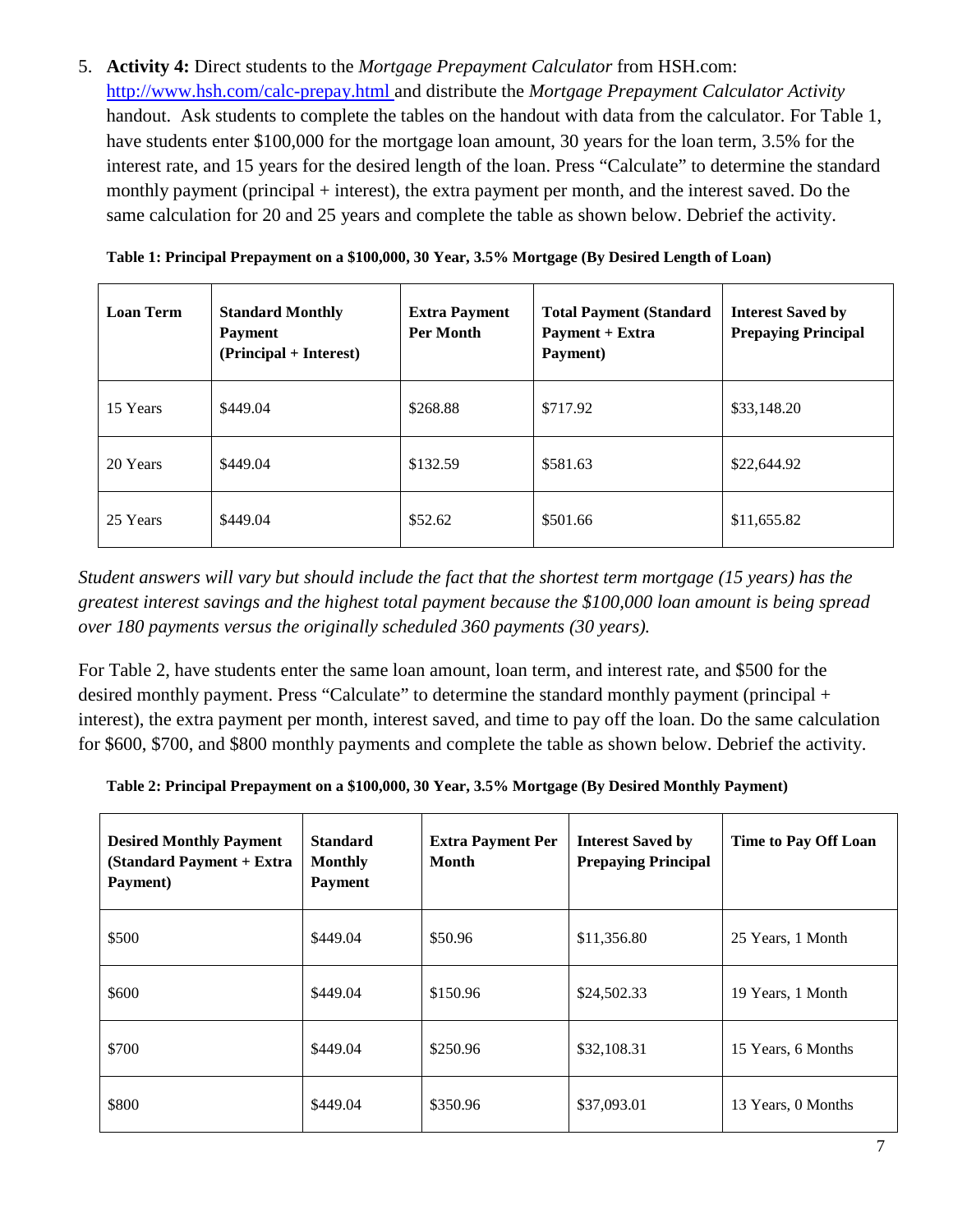*Student answers will vary but should include the fact that, the higher the amount of the principal prepayment, the greater the amount of interest saved by prepaying principal and the shorter the time required to pay off a mortgage loan. Even an extra \$51 a month added to the required principal plus interest payment will save over \$11,000 in interest and almost five years of payments.*

**6. Activity 5:** Play the YouTube video of the song *The Credit Card Song by Old Man Pie*: <https://www.youtube.com/watch?v=2JwdIWjVHaU> and distribute *The Credit Card Song Scavenger Hunt* (debriefing questions). Have students work together in small groups to answer questions based on the content of the video. Consider providing small prizes to members of the first team that answers all of the questions correctly. Answers to the nine questions on the Scavenger Hunt are as follows:

**First Spending Item Mentioned in the Song:** Shoes **Second Spending Item Mentioned in the Song:** Phones **Third Spending Item Mentioned in the Song:** Guitars **Definition of a Need:** Something that people need to buy to survive (e.g., food and housing) **Definition of a Want:** Everything else (things that are nice to have, but not necessary to survive) **First Disadvantage of Credit Cards Shown in the Video:** Encourages overspending **Second Disadvantage of Credit Cards Shown in the Video:** High interest costs to borrow money **Third Disadvantage of Credit Cards Shown in Video:** Buy Now, Pay Forever ("perma-debt") **Definition of Paying Never, Never, Never:** Postponing debt repayment and paying ongoing interest

## **CLOSURE**

Ask students if they have any remaining questions about interest charged on various sources of credit. Remind them that interest can be a person's best friend (when they earn interest on savings accounts) or worst enemy (when they pay interest on loans and credit cards). The amount of interest that someone pays depends on three key factors: the amount of money borrowed, length of the loan, and the interest rate.

There is nothing wrong with using credit, per se, but it does come with a price: interest. Interest charges increase the cost of goods and services. It is important to keep spending under control so the amount owed (debt) does not exceed one's ability to pay it back. Total monthly payments for consumer debts should not exceed 20% of monthly net (i.e., take home) income. Asking whether something is a need or a want can help prioritize spending and keep credit card debt in check.

## **GLOSSARY**

**Annual Percentage Rate (APR)-** The total cost of credit on an annual basis expressed as a percentage (e.g., an 18% APR on a credit card).

**Collateral**- Property (e.g., bank account savings, home, car) required by a lender to guarantee repayment of a loan. If a borrower fails to make payments, the collateral can be seized to make loan payments.

**Consumer Debt-to-Income Ratio**- A measure of a consumer's ability to take on existing debt. It is calculated by adding up all monthly consumer debt payments (e.g., credit cards, auto and student loans, family loans) and dividing this total by total monthly net (take-home) income. For example, \$300 of consumer debt payments with a \$2,600 net income produces a consumer debt-to-income ratio of 12%.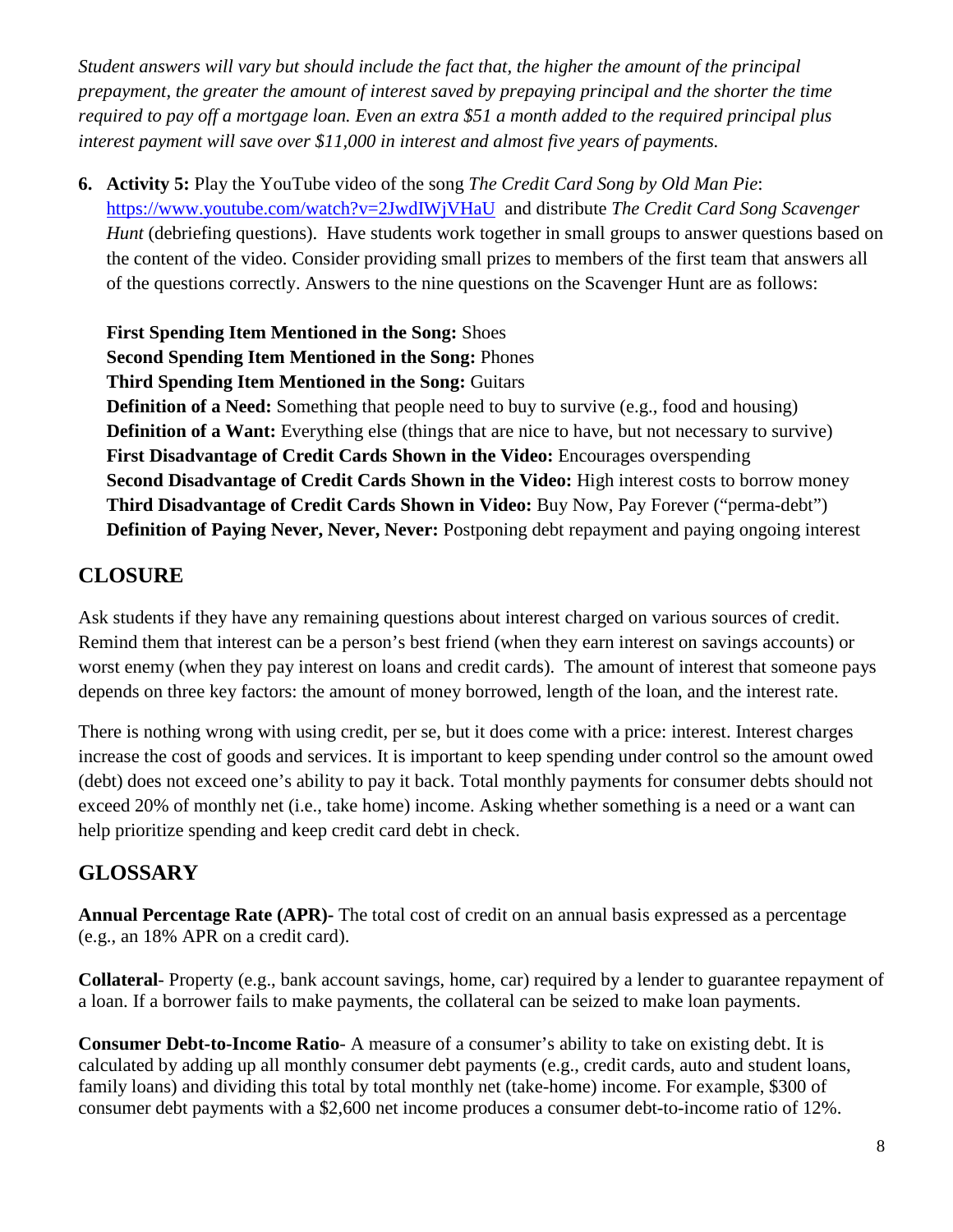**Credit-** The present use of other people's money, via loans and credit cards, with an obligation to pay the borrowed amount back in the future, plus interest. For example, someone might buy a car or furniture or a computer on credit and make monthly payments of principal plus interest until the loan is repaid.

**Credit Card**- A plastic card used by consumers to purchase goods and services on credit. Credit cards are a type of open-end credit because borrowing can occur on a continuous basis and payments can vary between the minimum payment and the full balance owed.

**Creditor-** An individual (e.g., family member) or institution (e.g., bank) that lends money to people.

**Debt-** The accumulated amount of borrowed money that is owed by individuals, businesses, and government entities. Debt includes principal plus interest and exists as a result of prior use of credit.

**Fixed Interest Rate-** An interest rate that remains the same throughout the life of a loan (example: 4% fixed rate mortgage).

**Installment (Closed-End) Credit-** A type of credit where borrowers pay the same amount each month for a specified number of months (e.g., \$400 car payment for 60 months) to repay what they owe.

**Interest-** The price that people pay to borrow money. When people make loan payments, interest is a part of the payment.

**Interest Rate-** The cost of borrowing money expressed as a percentage of the amount borrowed (principal). Typically, low-risk borrowers with good credit scores pay the lowest interest rates.

**Minimum Payment**- The amount required by a creditor to be paid monthly to keep a credit card account in good standing. Borrowers must make at least the minimum payment by the billing statement due date.

Penalty APR- A high rate of interest charged on credit cards, typically between 20% to 30%, when consumers violate contract terms (e.g., making late payments).

**Principal**- The original amount of money borrowed, or the amount still owed, on a loan or credit card. When borrowers make payments, a portion of their payment is principal and another portion is interest.

**Revolving (Open-End) Credit-** A type of credit that allows borrowers to continue to add purchases to an outstanding balance. Credit cards are an example. You can make purchases, pay off a certain amount, and then charge more (up to a specified maximum limit). The amount borrowers owe will change over time.

**Secured Loans**- Loans that are backed with some type of collateral (e.g., bank account, house, car). Secured loans typically charge lower interest rates than unsecured loans.

**Service Credit-** Short-term credit related to the purchase of a service that can't be priced ahead of time (e.g., cell phone data use). Utility and doctor bills are examples of service credit.

**Unsecured Loans**- Loans that are simply backed by a borrower's promise to repay them and do not contain any collateral. Unsecured loans typically charge higher interest rates than secured loans.

**Variable Interest Rate-** An interest rate that can change (increase or decrease) throughout the life of a loan (examples: a variable rate credit card and an adjustable rate mortgage). Variable rates are typically set according to some type of index, plus an additional percentage (e.g., prime rate + 12.99% on a credit card).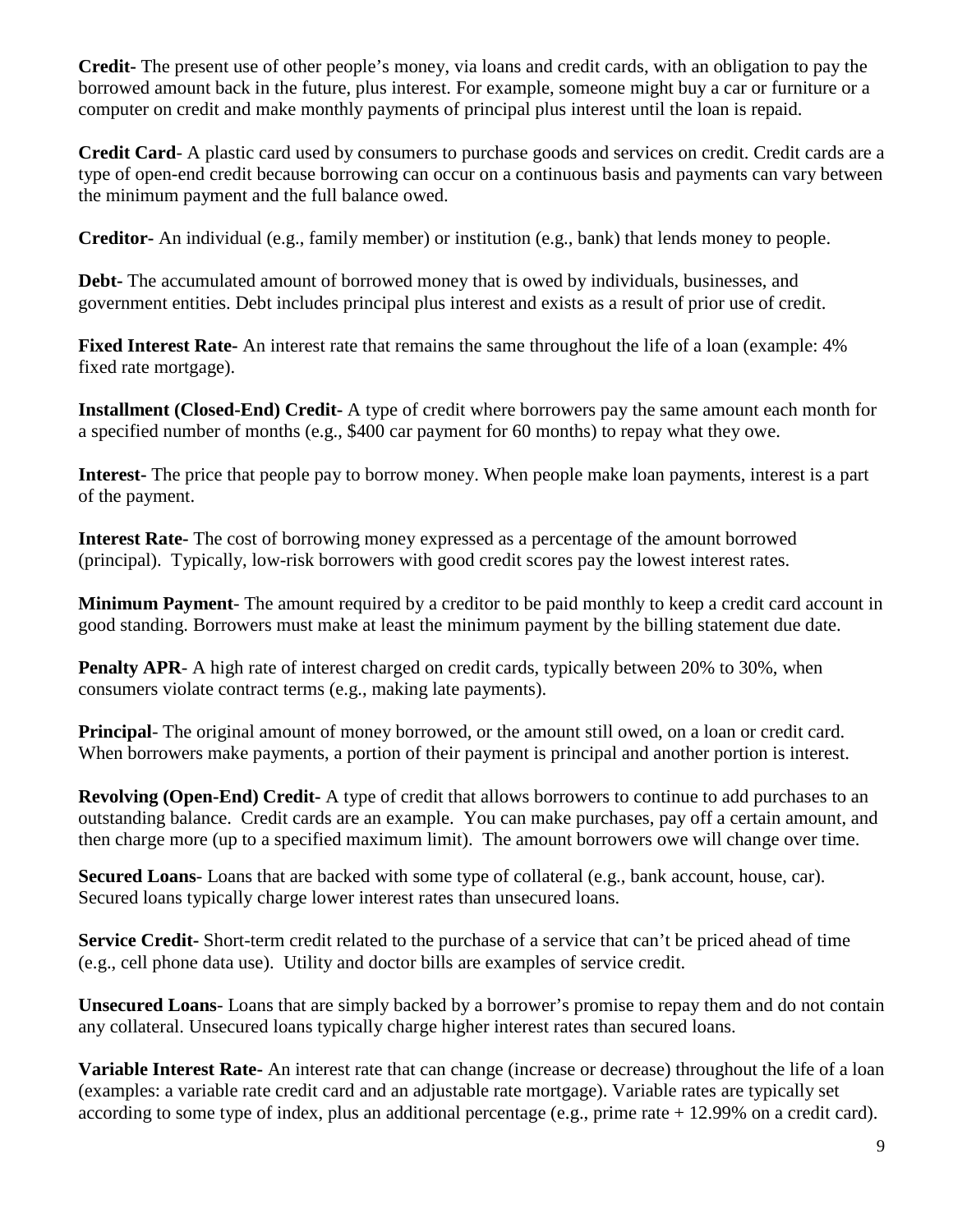## **LEARNING EXTENSIONS**

If time permits, the following activities can be used to extend the depth of this lesson:

- ♦ Incorporate material from the Federal Reserve Bank of St. Louis curriculum *Cards, Cars, and Currency*: [https://www.stlouisfed.org/~/media/Education/Curriculum/pdf/Cards-Cars-and-Currency-](https://www.stlouisfed.org/~/media/Education/Curriculum/pdf/Cards-Cars-and-Currency-Complete-Unit.pdf)[Complete-Unit.pdf.](https://www.stlouisfed.org/~/media/Education/Curriculum/pdf/Cards-Cars-and-Currency-Complete-Unit.pdf)
- ♦ Incorporate material from the Council for Economic Education lesson plan *What Happens When a Bank Makes a Loan?*: [http://www.pathwaytofinancialsuccess.org/wp](http://www.pathwaytofinancialsuccess.org/wp-content/uploads/2014/04/UpperElementarylesson31.pdf)[content/uploads/2014/04/UpperElementarylesson31.pdf.](http://www.pathwaytofinancialsuccess.org/wp-content/uploads/2014/04/UpperElementarylesson31.pdf)
- ♦ Teach the *All About Interest* lesson (Lesson 14) from the Council for Economic Education *Financial Fitness for Life* Grades 9-12 curriculum: [http://fffl.councilforeconed.org/book](http://fffl.councilforeconed.org/book-overview.php?gradeLevel=9-12)[overview.php?gradeLevel=9-12.](http://fffl.councilforeconed.org/book-overview.php?gradeLevel=9-12)
- ♦ Invite a representative from a local bank or credit union to visit your class and discuss how interest rates are set for various sources of credit.
- ♦ Have students do the *Loan Calculation Activity* in the New York Public Library *Money Matters Pro* program. **Lesson:** [https://sites.google.com/a/nypl.org/money-matters/home/curriculum/credit--debt-2.](https://sites.google.com/a/nypl.org/money-matters/home/curriculum/credit--debt-2) **Activity**[:https://docs.google.com/viewer?a=v&pid=sites&srcid=bnlwbC5vcmd8bW9uZXktbWF0dGV](https://docs.google.com/viewer?a=v&pid=sites&srcid=bnlwbC5vcmd8bW9uZXktbWF0dGVyc3xneDozMWUyNmEwY2Q2MDg1Yzdm) [yc3xneDozMWUyNmEwY2Q2MDg1Yzdm](https://docs.google.com/viewer?a=v&pid=sites&srcid=bnlwbC5vcmd8bW9uZXktbWF0dGVyc3xneDozMWUyNmEwY2Q2MDg1Yzdm) **Answer sheet**: [https://docs.google.com/viewer?a=v&pid=sites&srcid=bnlwbC5vcmd8bW9uZXktbWF0dGVyc3xneDo](https://docs.google.com/viewer?a=v&pid=sites&srcid=bnlwbC5vcmd8bW9uZXktbWF0dGVyc3xneDo3OGQ5ZGUzN2M0ZmQ0YTc0) [3OGQ5ZGUzN2M0ZmQ0YTc0](https://docs.google.com/viewer?a=v&pid=sites&srcid=bnlwbC5vcmd8bW9uZXktbWF0dGVyc3xneDo3OGQ5ZGUzN2M0ZmQ0YTc0)
- ♦ Play the YouTube rap song *Credit Card Rap (Plastic Money)* and debrief the key messages*:* [https://www.youtube.com/watch?v=U\\_5hOH4Xv7Q](https://www.youtube.com/watch?v=U_5hOH4Xv7Q)
- ♦ Incorporate material from the *What's Up in Finance?* lesson plan *Pay Credit When Credit is Due*: [http://www.thirteen.org/finance/educators/lesson3.html.](http://www.thirteen.org/finance/educators/lesson3.html)
- ♦ Incorporate material from the *Borrowing Money: Remember the Interest* lesson from Money Instructor: [http://lesson.moneyinstructor.com/136/remember-interest.html.](http://lesson.moneyinstructor.com/136/remember-interest.html)
- ♦ Have students watch the documentary film *In Debt We Trust* (1:26) and discuss its key messages: <https://www.youtube.com/watch?v=Cltc4Og6HKo>
- ♦ Order cardboard *Credit Card Smarts* calculators from Advantage Publications to teach students about the high cost of interest from making minimum payments on credit cards: [http://www.advantagepublications.com/finances.html.](http://www.advantagepublications.com/finances.html)
- ♦ Have students create an interest-saving debt repayment scenario with PowerPay: [https://powerpay.org/.](https://powerpay.org/)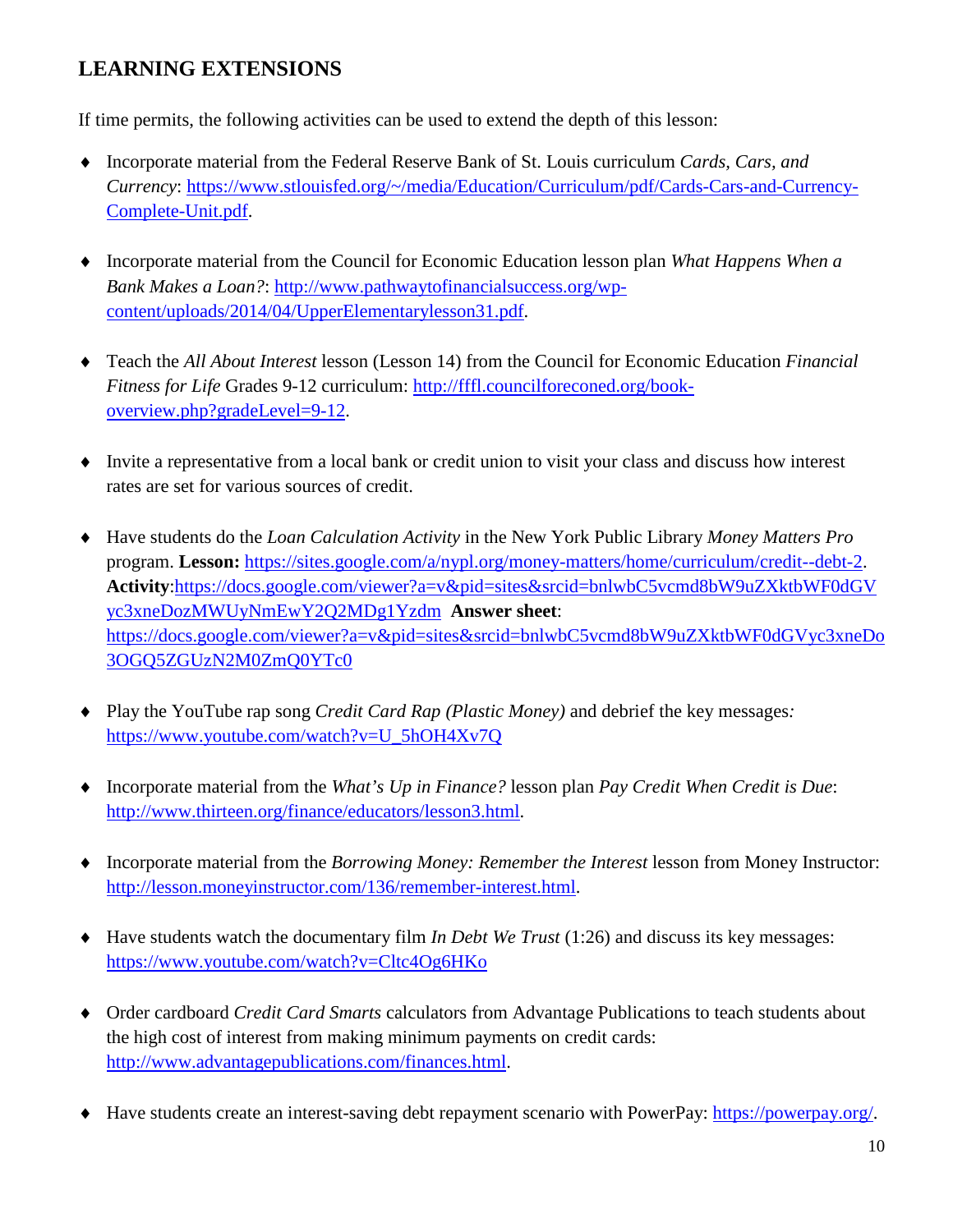## **ASSESSMENT:** *Interest, Credit, and Debt Quiz*

Instructors are encouraged to use the questions below for content review or as a pre-and/or post-test to determine gains in student knowledge about interest, credit, and debt after teaching this lesson.

Correct answers to the multiple choice and True-False questions are shown in boldface type.

### **Multiple Choice Questions**

- 1. Suzanne has a monthly net (take-home) income of \$2,000. She pays \$400 a month rent as part of a group of friends sharing an apartment and has a \$200 monthly student loan payment. What is her consumer debt-to-income ratio?
	- **a. 10%**
	- b. 20%
	- c. 30%
	- d. 40%
- 2. What type of credit is typically offered by medical facilities and utility companies such as cell phone and electricity providers?
	- a. Revolving credit
	- **b. Service credit**
	- c. Installment credit
	- d. No credit
- 3. Which type of credit generally charges borrowers the highest rate of interest?
	- a. Amortized mortgage
	- b. Collateralized loan
	- c. Secured loan
	- **d. Unsecured loan**
- 4. A comparison of interest rates charged by different credit cards is best done by comparing the
	- a. Discounted present value
	- b. Compound rate of return
	- c. Annual percentage yield (APY)
	- **d. Annual percentage rate (APR)**
- 5. The last payment of an amortized installment loan, such as a mortgage, is comprised of what percentage of the principal and interest?
	- a. 50% principal, 50% interest
	- b. 75% principal, 25% interest
	- **c. Almost 100% principal**
	- d. Almost 100% interest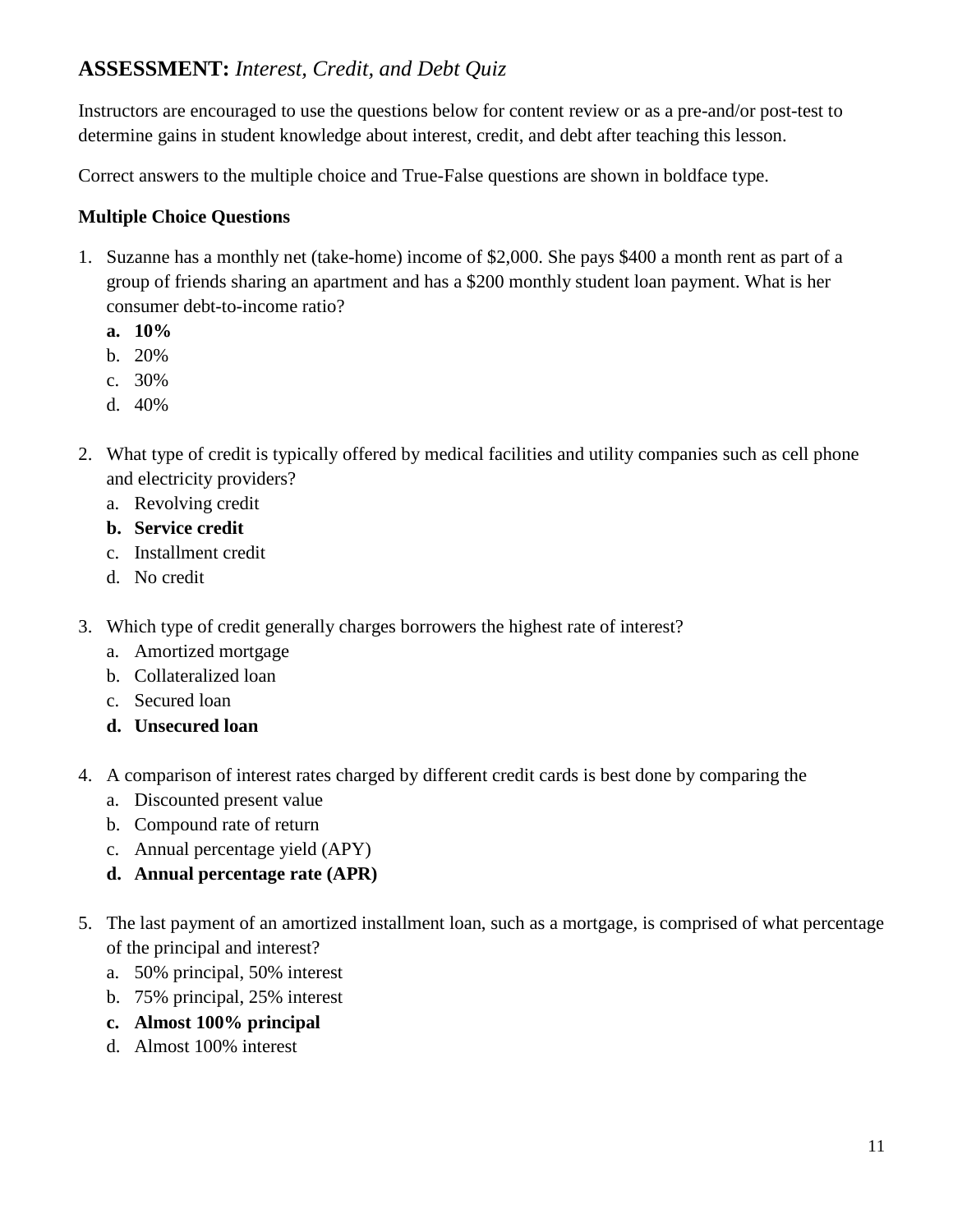### **True-False Questions**

- 1. A disadvantage of using credit is the temptation to overspend **(TRUE: Credit makes it easy to overspend because consumers can postpone payment until a later date. The ability to use OPMother people's money- comes with a price, however, and that price is interest)**
- 2. Installment credit allows borrowers to add additional purchases to their outstanding balance **(FALSE: Installment (or closed-end) credit payments, which include both principal and interest, are fixed for a specific period of time. Revolving (or open-end) credit, such as credit cards, allows borrowers to add to their existing balance up to a specified maximum limit)**
- 3. The least expensive loans are often provided by family members **(TRUE: Financial institutions will always charge interest to lend people money. The interest rate is usually set according to current market interest rates. Family members may or may not charge interest to lend someone money)**
- 4. Credit card companies can raise the interest rate on your credit card if you make a late payment **(TRUE: Penalty annual percentage rates (APRs) are high interest rates that can be triggered by late payments. Often these APRs range from 20% to 30%. Lenders can increase borrowers' interest rate significantly and profit from their mistakes. Details are spelled out in "the fine print" of a credit card disclosure statement and CARD Act regulations)**
- 5. Monthly payments on loans and credit cards are partially determined by the age of a borrower **(FALSE: Apart from being old enough to qualify to receive credit in the first place, age does not generally impact credit card interest rates. The three key factors that influence credit card payments the most are: current market interest rates, length of a loan repayment period, and amount borrowed)**

## **REFERENCES AND RESOURCES**

*Interest* (2016). Investopedia:<http://www.investopedia.com/terms/i/interest.asp> and *Interest Rate* (2016). Investopedia: [http://www.investopedia.com/terms/i/interestrate.asp.](http://www.investopedia.com/terms/i/interestrate.asp)

Kapoor, J.R., Dlabay, L.R., Hughes, R.J., & Hart, M.M. (2016). *Focus on Personal Finance*. New York, NY: McGraw Hill Education.

*Know Before You Owe: Credit Cards* (no date). Consumer Financial Protection Bureau: [http://www.consumerfinance.gov/credit-cards/knowbeforeyouowe/.](http://www.consumerfinance.gov/credit-cards/knowbeforeyouowe/)

*Payment Calculator for Credit Cards and Other Revolving Credit Loans* (no date). Federal Reserve Bank of Dallas: [https://www.dallasfed.org/microsites/educate/calculators/open-calc.cfm.](https://www.dallasfed.org/microsites/educate/calculators/open-calc.cfm)

*Prepayment (*2016). Investopedia: [http://www.investopedia.com/terms/p/prepayment.asp.](http://www.investopedia.com/terms/p/prepayment.asp)

*Should You Ever Prepay Your Mortgage? (*2014). Daily Worth: [https://www.dailyworth.com/posts/2359](https://www.dailyworth.com/posts/2359-should-you-prepay-your-mortgage) [should-you-prepay-your-mortgage.](https://www.dailyworth.com/posts/2359-should-you-prepay-your-mortgage)

*The High Cost of Credit Card Minimum Payments* (2015). eXtension: [http://articles.extension.org/pages/25259/the-high-cost-of-credit-card-minimum-payments.](http://articles.extension.org/pages/25259/the-high-cost-of-credit-card-minimum-payments)

*Understanding Credit Card Interest* (2016). Investopedia: [http://www.investopedia.com/articles/01/061301.asp.](http://www.investopedia.com/articles/01/061301.asp)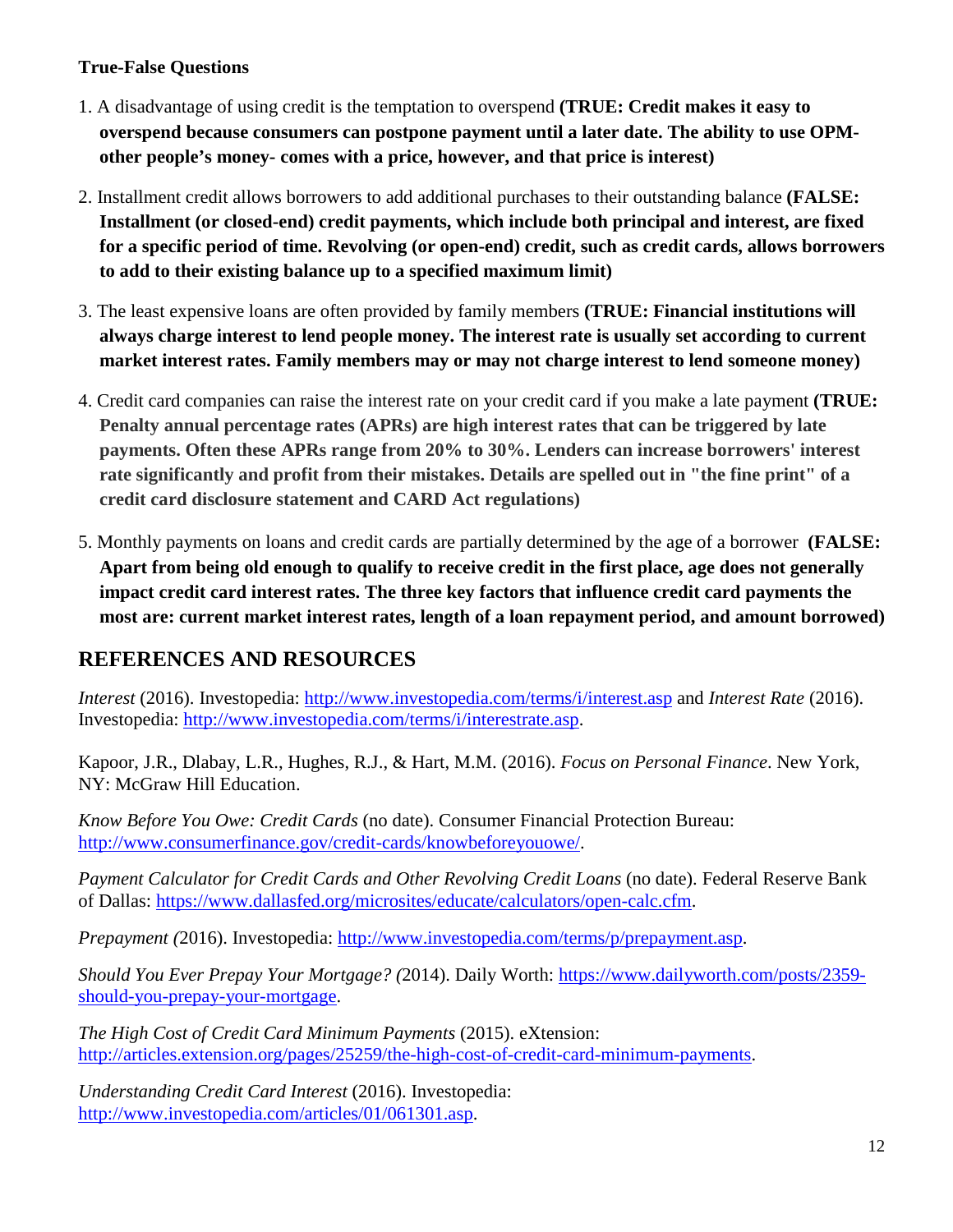## *Credit Card Game Show* **Activity**

**Directions:** Watch the video, form a small group, and work together to answer the following questions. **Video Link:** [https://www.youtube.com/watch?v=g6\\_YvIhPKMk](https://www.youtube.com/watch?v=g6_YvIhPKMk)

**Who paid the least amount of money for the \$284 mp3 player? How much?**

**Who paid the second lowest amount of money for the \$284 mp3 player? How much?**

**Who paid the highest amount of money for the \$284 mp3 player? How much?**

**How much must someone pay each month on their credit card bill to remain in good standing?**

**What is the key take-away message from this video?**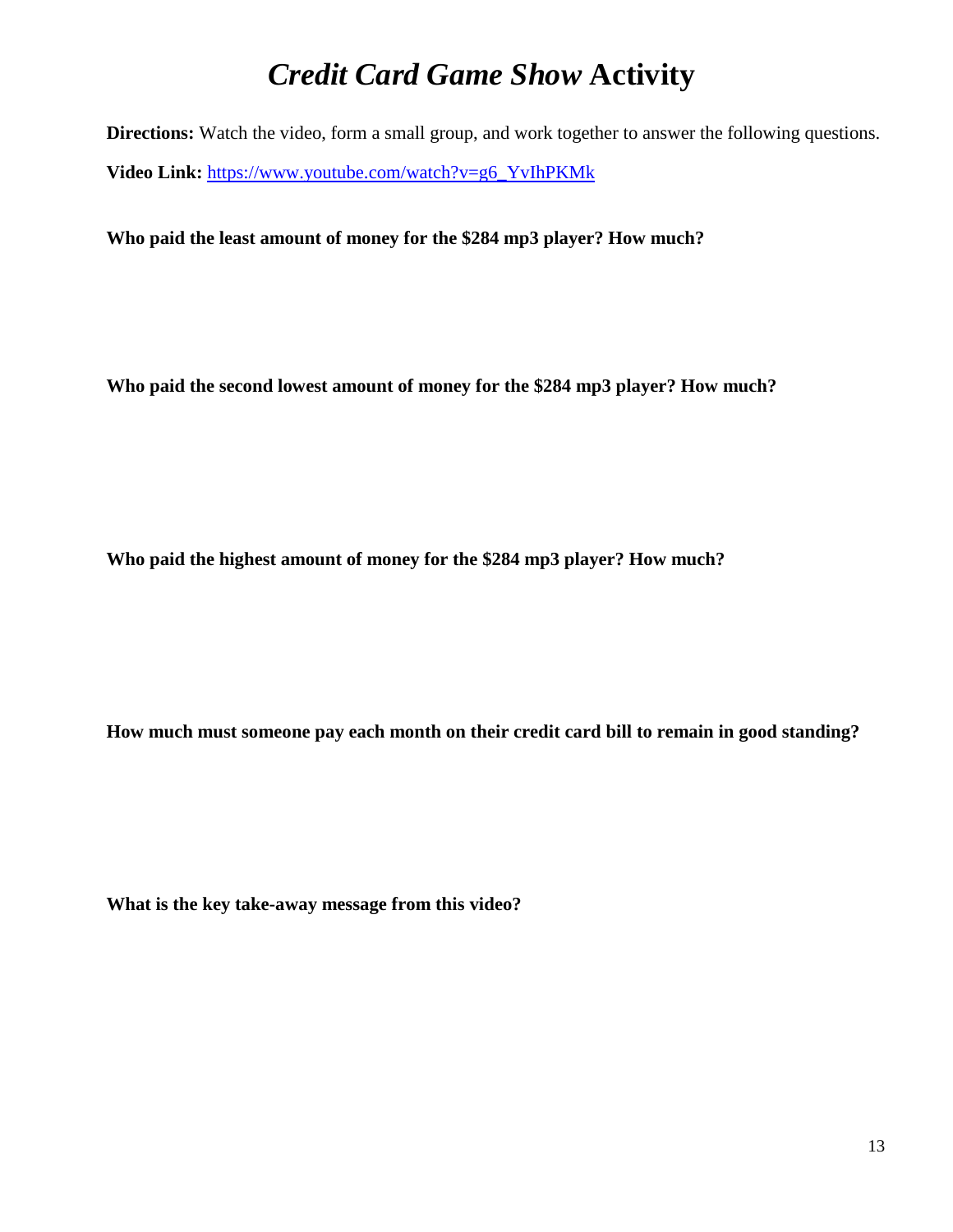# **Credit Card Minimum Payment Activity**

Pull up the *Credit Card Minimum Payment Calculator* from Bankrate.com: [http://www.bankrate.com/calculators/credit-cards/credit-card-minimum-payment.aspx.](http://www.bankrate.com/calculators/credit-cards/credit-card-minimum-payment.aspx)

Work together in small groups to input (by typing or using the sliders) the following data into the online calculator: **\$1,000** credit card balance, **18%** credit card (interest) rate, **3%** (of the outstanding balance) minimum payment. Write the data for balance payoff time and total payments in Table 1. Repeat the process with balances of **\$5,000**, **\$10,000**, and **\$20,000**.

Next, input the following data into the online calculator: **\$1,000** credit card balance, **18%** credit card (interest) rate, **6%** minimum payment. Input data for balance payoff time and total payments in the second table as well as the interest savings vs. payments shown in Table 1. Repeat the process with balances of **\$5,000, \$10,000**, and **\$20,000**.

Write one to two sentences about what you learned from this activity.

### **Table 1: Making Minimum Payments: 3% of the Outstanding Balance**

| <b>Outstanding Balance</b> | <b>Total Payments</b> | <b>Balance Payoff (Months/Years)</b> |
|----------------------------|-----------------------|--------------------------------------|
| \$1,000                    |                       |                                      |
| \$5,000                    |                       |                                      |
| \$10,000                   |                       |                                      |
| \$20,000                   |                       |                                      |

#### **Table 2: Making Double the Minimum Payment: 6% of the Outstanding Balance**

| Outstanding<br><b>Balance</b> | <b>Balance Payoff</b><br>(Months/Years) | <b>Total Payments</b> | <b>Savings vs. Making 3%</b><br><b>Minimum Payments</b> |
|-------------------------------|-----------------------------------------|-----------------------|---------------------------------------------------------|
| \$1,000                       |                                         |                       |                                                         |
| \$5,000                       |                                         |                       |                                                         |
| \$10,000                      |                                         |                       |                                                         |
| \$20,000                      |                                         |                       |                                                         |

#### **Summary Statement:**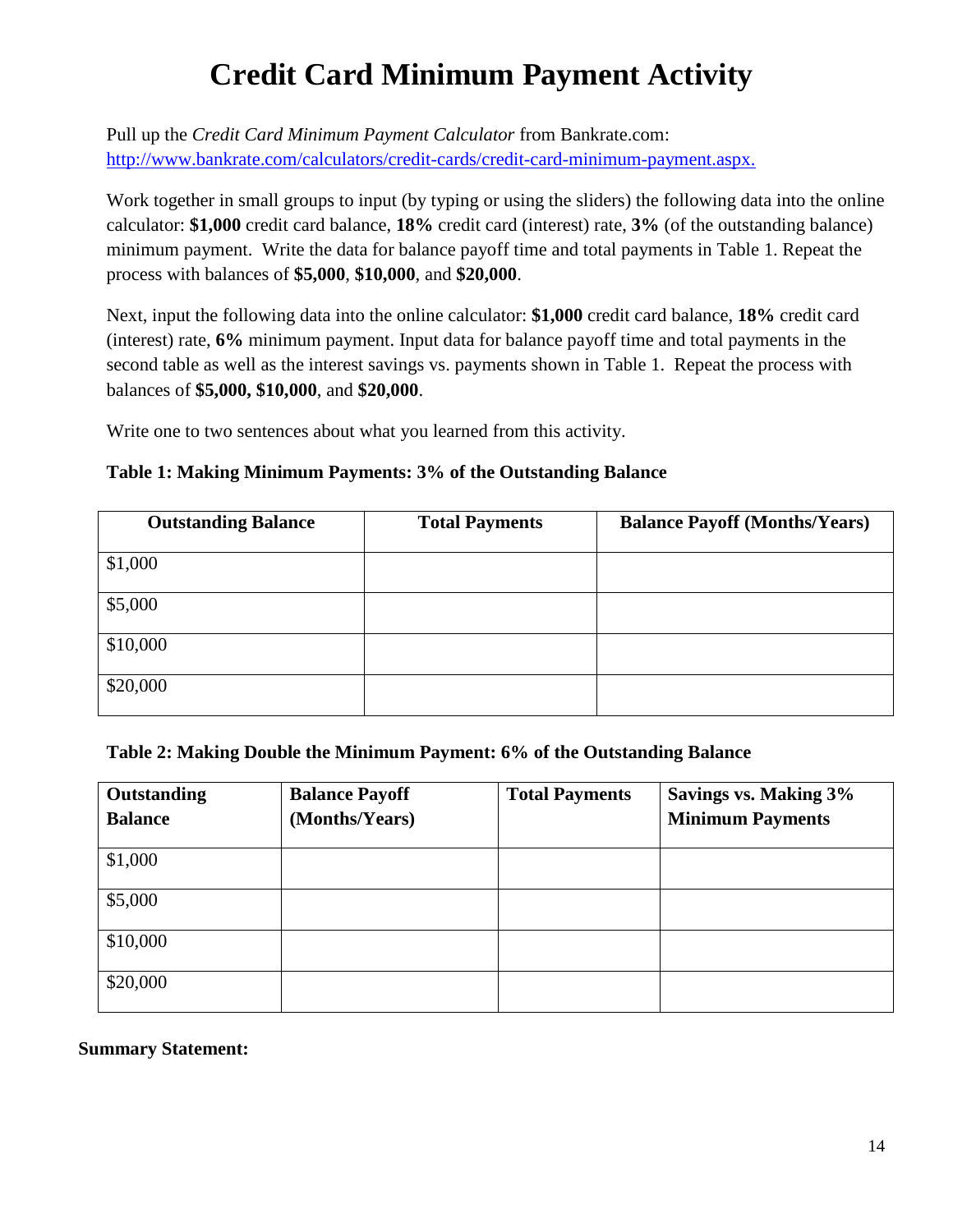# **Student Loan Prepayment Activity**

**Instructions:** Go online and pull up the PrePayment *Calculator* for student loan debt by FinAid: [http://www.finaid.org/calculators/prepayment.phtml.](http://www.finaid.org/calculators/prepayment.phtml) Use the Internet and the online calculator to answer the questions below:

**What is principal prepayment?**

**What are the advantages of principal prepayment?** 

**What are the disadvantages of principal prepayment?** 

**If Jane borrows \$35,000 for student loans at an interest rate of 4% with a loan term of 10 years, how much will she pay monthly, and in total, without any extra principal prepayments?**

**If Jane borrows \$35,000 for student loans at an interest rate of 4% with a loan term of 10 years, how much will she pay monthly, and in total, with a \$100 monthly principal prepayment?**

**If Jane borrows \$35,000 for student loans at an interest rate of 4% with a loan term of 10 years, how much will she pay monthly, and in total, with a \$300 monthly principal prepayment?**

**How can Jane "find" the extra money needed to prepay the principal on her student loans?**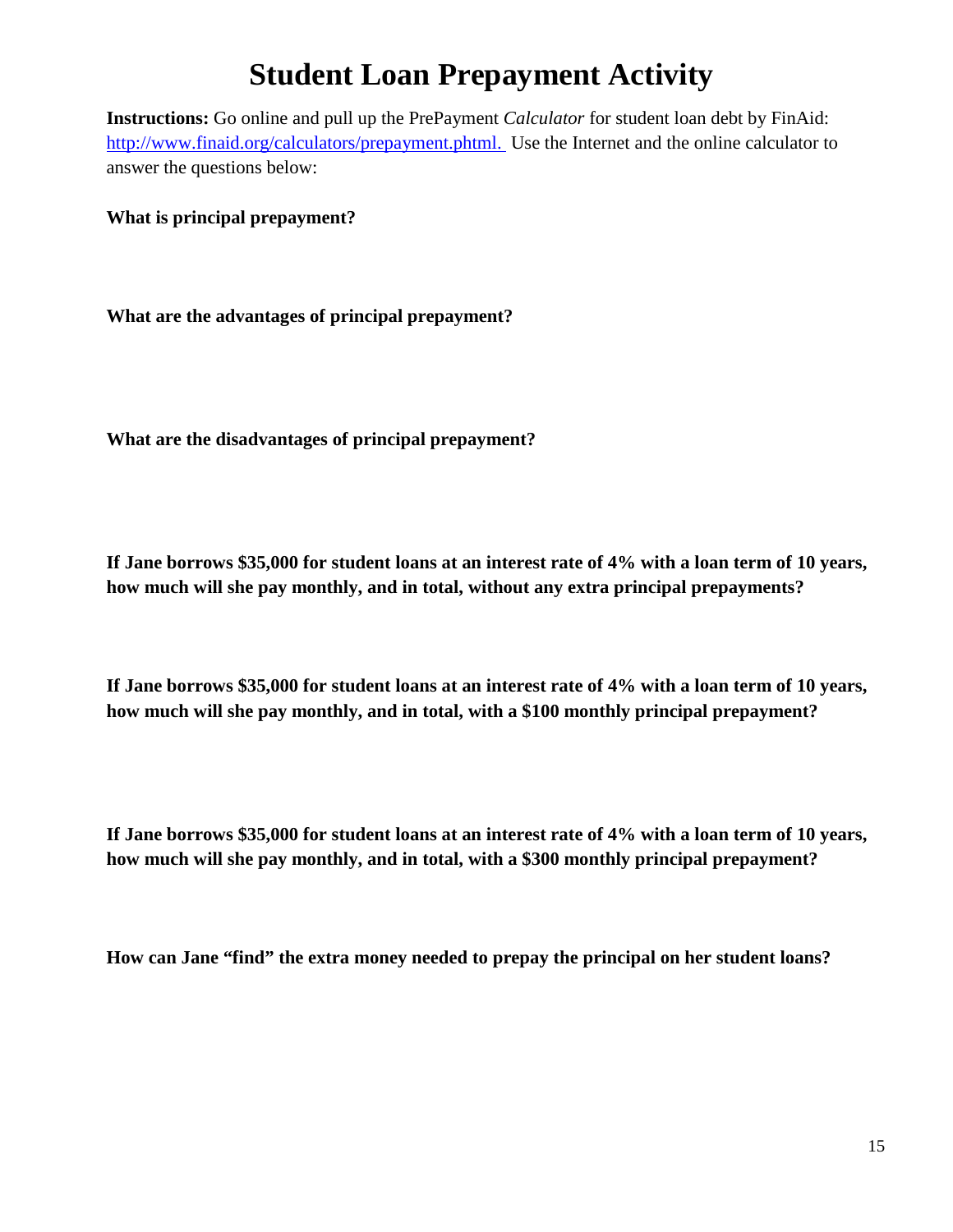# **Mortgage Prepayment Calculator Activity**

Pull up *Mortgage Prepayment Calculator* from HSH.com: [http://www.hsh.com/calc-prepay.html.](http://www.hsh.com/calc-prepay.html) Work together in a small group to complete the tables below using data from the calculator.

For **Table 1,** enter **\$100,000** for the mortgage loan amount, **30 years** for the loan term, **3.5%** for the interest rate, and **15 years** for the desired length of the loan. Press "Calculate" to determine the standard monthly payment (principal + interest), the extra payment per month, and the interest saved. Do the same calculation for **20 and 25 years** and complete the table below.

| <b>Loan Term</b> | <b>Standard Monthly</b><br><b>Payment</b><br>(Principal + Interest) | <b>Extra Payment</b><br>Per Month | <b>Total Payment (Standard)</b><br>Payment + Extra<br>Payment) | <b>Interest Saved by</b><br><b>Prepaying Principal</b> |
|------------------|---------------------------------------------------------------------|-----------------------------------|----------------------------------------------------------------|--------------------------------------------------------|
| 15 Years         | \$449.04                                                            |                                   |                                                                |                                                        |
| 20 Years         | \$449.04                                                            |                                   |                                                                |                                                        |
| 25 Years         | \$449.04                                                            |                                   |                                                                |                                                        |

**Table 1: Principal Prepayment on a \$100,000, 30 Year, 3.5% Mortgage (By Desired Length of Loan)**

For **Table 2,** enter the same loan amount, loan term, and interest rate, and **\$500** for the desired monthly payment. Press "Calculate" to determine the standard monthly payment (principal + interest), the extra payment per month, interest saved, and time to pay off the loan. Do the same calculation for **\$600, \$700, and \$800** monthly payments and complete the table below.

**Table 2: Principal Prepayment on a \$100,000, 30 Year, 3.5% Mortgage (By Desired Monthly Payment)**

| <b>Desired Monthly Payment</b><br>(Standard Payment + Extra<br>Payment) | <b>Standard</b><br><b>Monthly</b><br>Payment | <b>Extra Payment Per</b><br><b>Month</b> | <b>Interest Saved by</b><br><b>Prepaying Principal</b> | Time to Pay Off Loan |
|-------------------------------------------------------------------------|----------------------------------------------|------------------------------------------|--------------------------------------------------------|----------------------|
| \$500                                                                   | \$449.04                                     |                                          |                                                        |                      |
| \$600                                                                   | \$449.04                                     |                                          |                                                        |                      |
| \$700                                                                   | \$449.04                                     |                                          |                                                        |                      |
| \$800                                                                   | \$449.04                                     |                                          |                                                        |                      |

#### **Summary Statement:**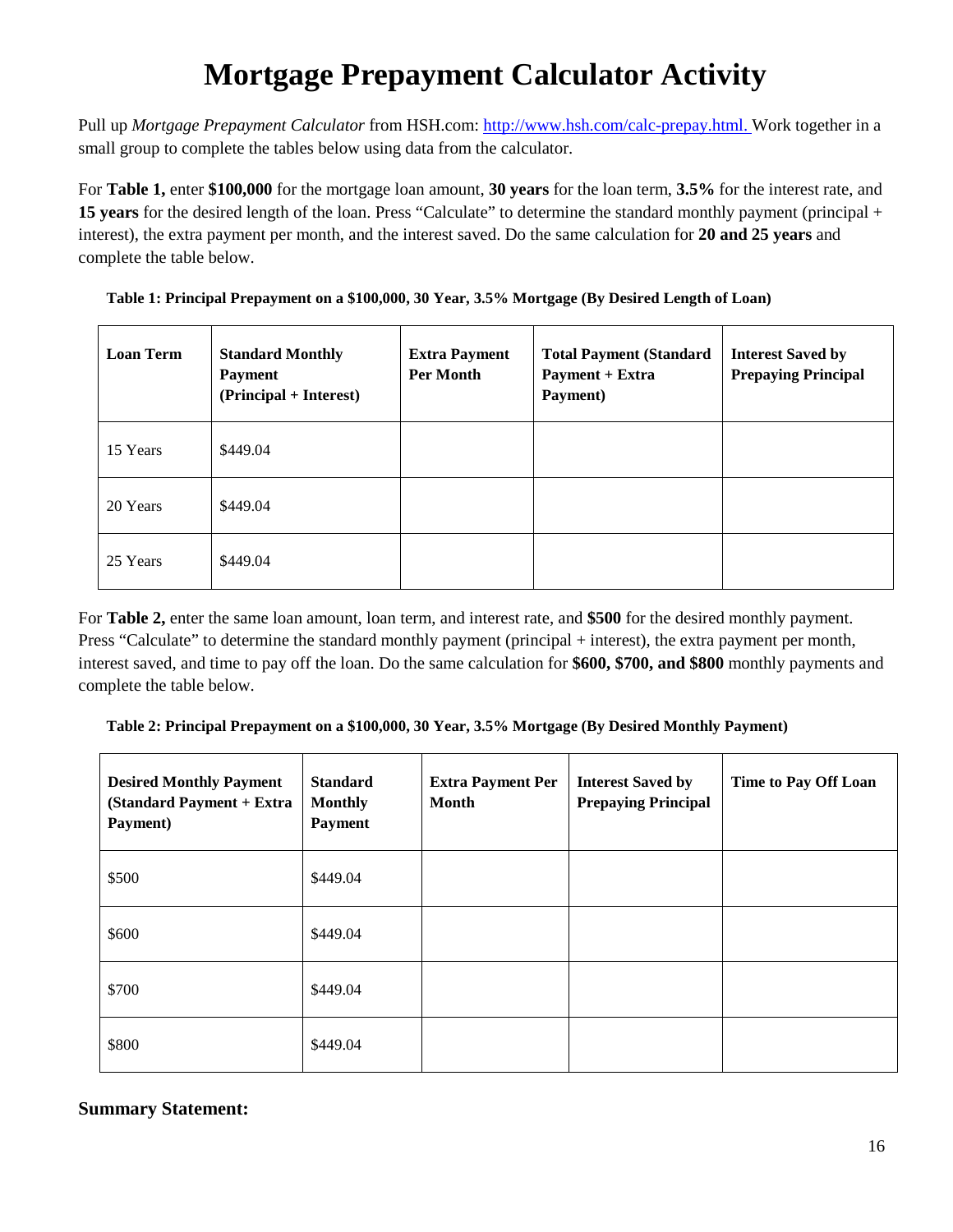# *The Credit Card Song* **Scavenger Hunt**

Play the YouTube video of the song *The Credit Card Song by Old Man Pie*: <https://www.youtube.com/watch?v=2JwdIWjVHaU>

Work together in small groups to answer nine questions below that are based on the content of the video.

| <b>First Spending Item</b>       | <b>Second Spending Item</b>      | <b>Third Spending Item</b>                         |
|----------------------------------|----------------------------------|----------------------------------------------------|
| <b>Mentioned in the Song</b>     | <b>Mentioned in the Song</b>     | <b>Mentioned in the Song</b>                       |
| <b>Definition of a Need</b>      | <b>Definition of a Want</b>      | <b>Definition of Paying Never,</b><br>Never, Never |
| <b>First Disadvantage of</b>     | <b>Second Disadvantage of</b>    | <b>Third Disadvantage of</b>                       |
| <b>Credit Cards Shown in the</b> | <b>Credit Cards Shown in the</b> | <b>Credit Cards Shown in the</b>                   |
| <b>Video</b>                     | <b>Video</b>                     | <b>Video</b>                                       |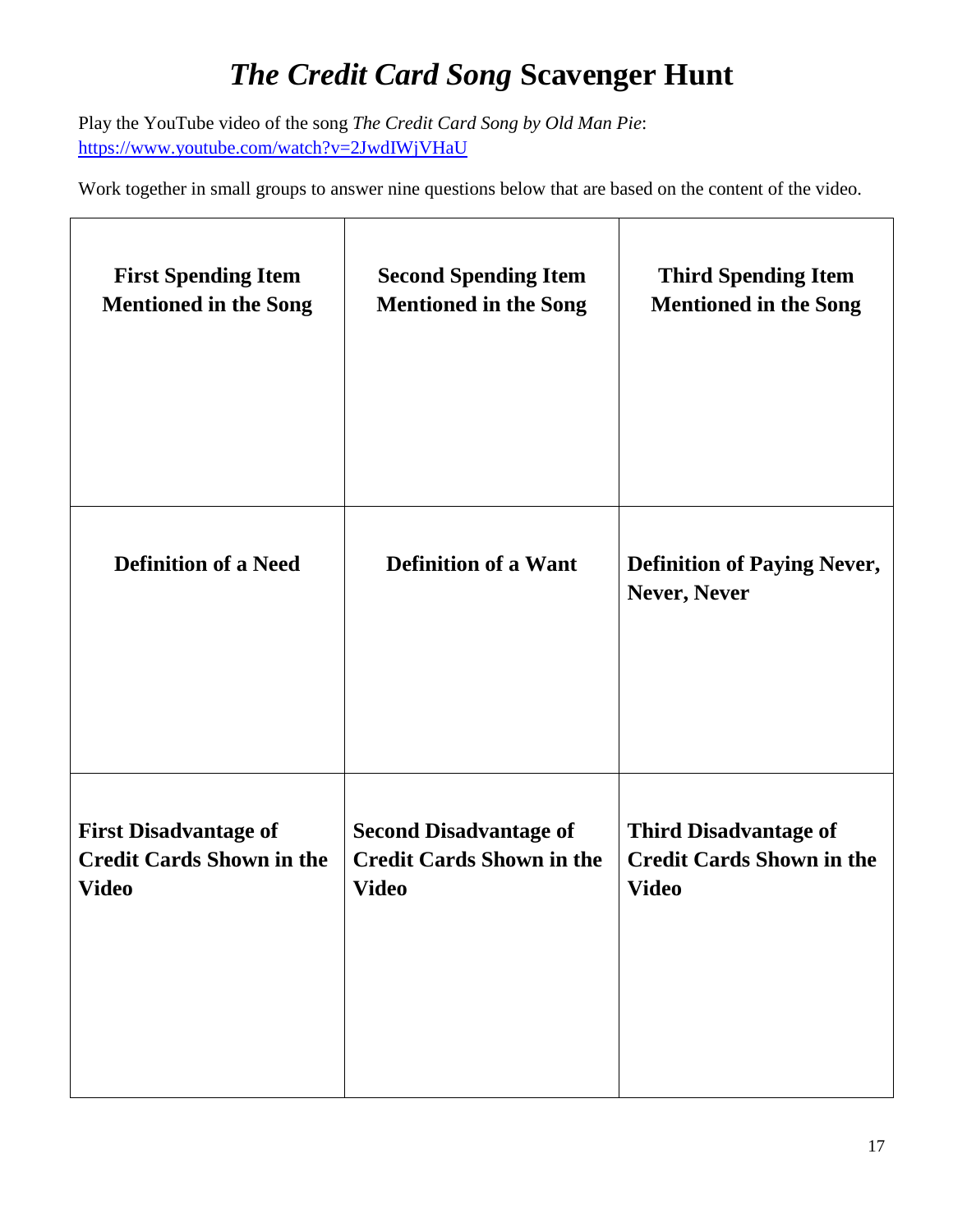# *Interest, Credit, and Debt Quiz*

## **Multiple Choice Questions:**

#### **Circle the correct answer from among the four answers provided.**

- 1. Suzanne has a monthly net (take-home) income of \$2,000. She pays \$400 a month rent as part of a group of friends sharing an apartment and has a \$200 monthly student loan payment. What is her consumer debt-to-income ratio?
	- a. 10% b. 20%
	- c. 30% d. 40%
- 2. What type of credit is typically offered by medical facilities and utility companies such as cell phone and electricity providers?
	- a. Revolving credit b. Service credit c. Installment credit d. No credit
- 3. Which type of credit generally charges borrowers the highest rate of interest?
	- a. Amortized mortgage b. Collateralized loan
	- c. Secured loan d. Unsecured loan
- 4. A comparison of interest rates charged by different credit cards is best done by comparing the
	- a. Discounted present value b. Compound rate of return
	- c. Annual percentage yield (APY) d. Annual percentage rate (APR)
- 5. The last payment of an amortized installment loan, such as a mortgage, is comprised of what percentage of the principal and interest?
	- a. 50% principal. 50% interest b. 75% principal, 25% interest
	- c. Almost 100% principal d. Almost 100% interest

### **True-False Questions:**

**Mark "T" for True or "F' for False in the space before each question.**

\_\_\_\_\_1. A disadvantage of using credit is the temptation to overspend.

\_\_\_\_\_2. Installment credit allows borrowers to add additional purchases to their outstanding balance.

- \_\_\_\_\_3. The least expensive loans are often provided by family members.
- \_\_\_\_\_4. Credit card companies can raise the interest rate on your credit card if you make a late payment.
	- \_\_\_\_\_5. Monthly payments on loans and credit cards are partially determined by the age of a borrower.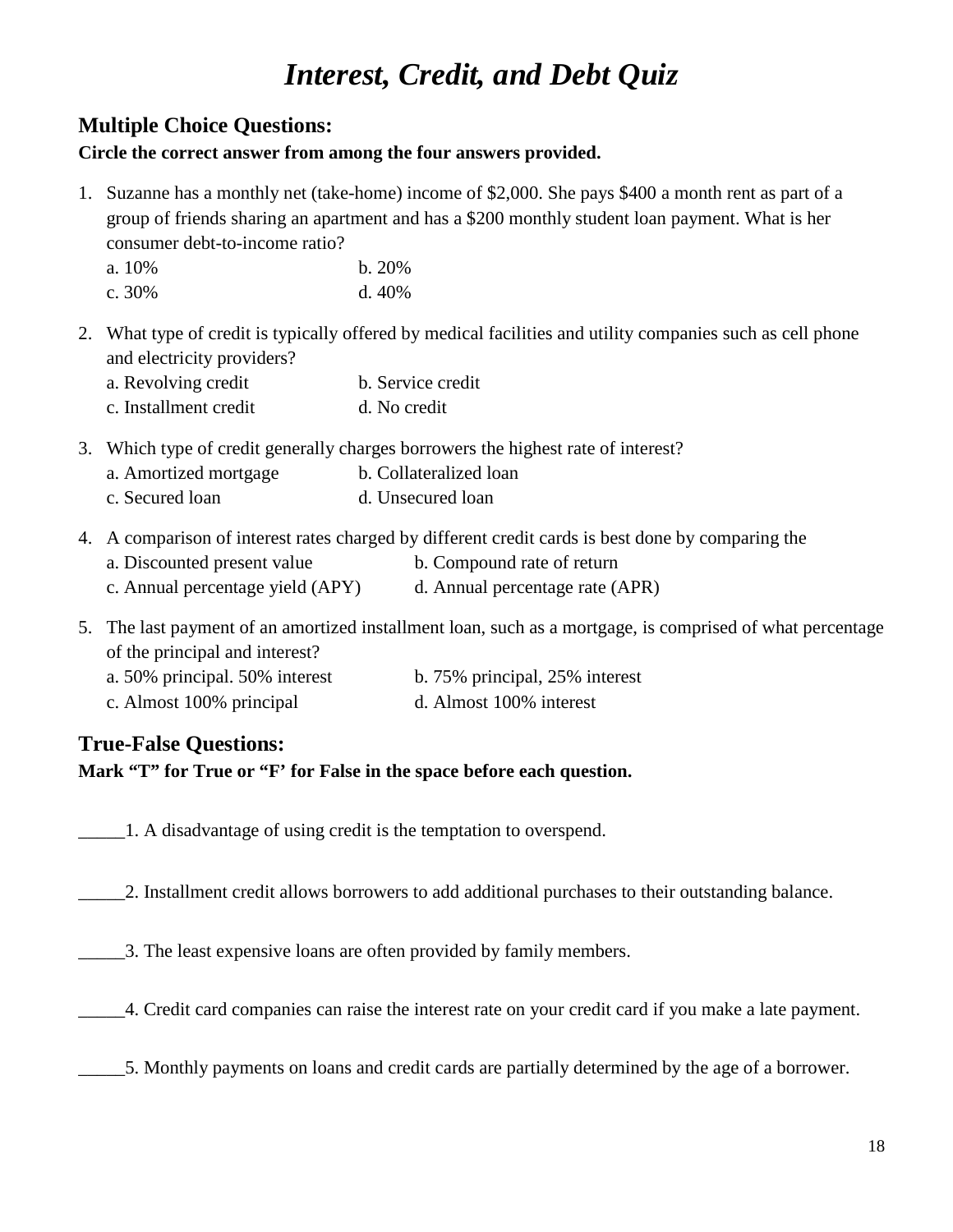

STATE OF NEW JERSEY<br>DEPARTMENT OF EDUCATION



The *Interest: The Cost of Borrowing Money* lesson plan was written by Dr. Barbara O'Neill, CFP®, Extension Specialist in Financial Resource Management for Rutgers Cooperative Extension [\(oneill@aesop.rutgers.edu\)](mailto:oneill@aesop.rutgers.edu).

**Publication Date:** August 2016